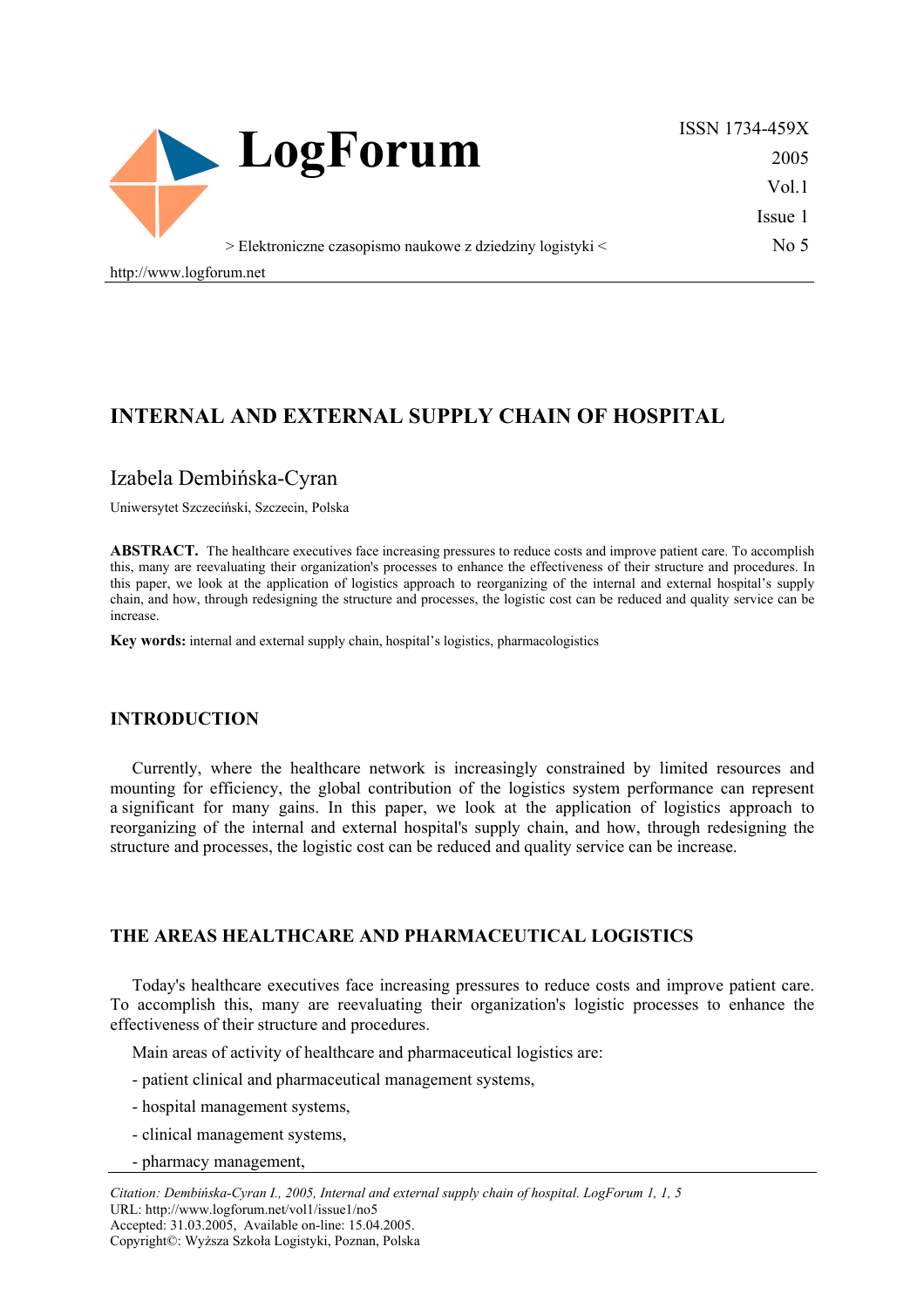- health facility design,
- training for all operational activities,
- management information reports and analysis,
- RFID system,
- procurement system,
- direct and different carriers,
- depot management: physical and virtual.

Because, hospital logistics can still be fragmented, with little visibility over ordering, stock availability and status of supply chain activities, it is very important area of Healthcare and Pharmaceutical Logistics, which needs integrated logistics management.

## **HOSPITAL LOGISTICS**

A business-oriented management of hospital requires a realistic understanding of the complete logistic system. Hospital is the complex logistics network, composed typically of storerooms providing dozens of nursing units' stock locations with medical supplies. Add to this pharmaceuticals, office supplies, maintenance, food, leaning, sterilization, linen and waste, and this complex network can transform itself into a complicated logistics system. In fact, in hospital logistics cover not just support services such as purchasing, stores and the pharmacy, but also health care services such as patient care units and operating rooms.

Hospital logistics can be defined as a large number of development, planning and implementation activities that subsequently facilitate more activities, such as purchasing, inventory management, transport management, the goods and services that form part of the overall medical service provided for the patients [www.triax.ca] (Fig. 1).

According to definition of healthcare logistics, we have identified four major activities in hospital logistics:

- Inventory Management activities such as purchase, receipt and inventory control of stock and supplies,
- Transport Management activities such as transport of patients to and into hospital, delivery of pharmaceutical and medical products etc,
- Production activities such as laundry, cafeteria, sterilization, etc,
- Distribution activities such as delivery and sorting of bulk items into order requests for individual departments.

These activities have a target of the right item at the right place at the right time, every time, in the right quantity on the right costs.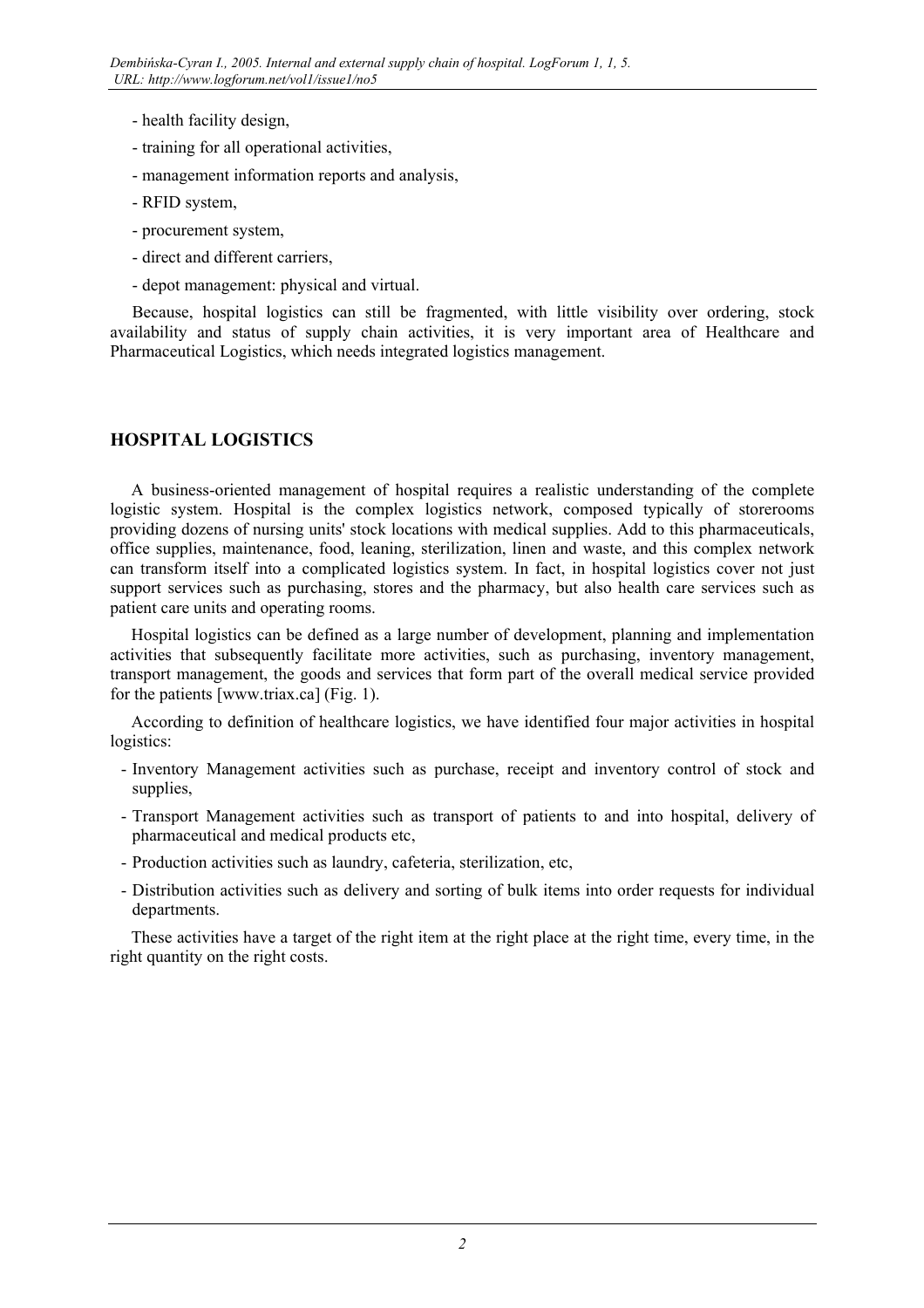

Fig. 1. Hospital Supply Chain Rys. 1. Łańcuch zaopatrzenia szpitali

### **INTEGRATION PROCESS OF THE INTERNAL AND EXTERNAL HOSPITAL SUPPLY CHAIN**

Studies have shown that from 30 to 46% of hospital expenses are invested in various logistical activities [Poulin], which translates into 27% being spent on supplies and equipment and 19% on labor. In addition it is estimated that nursing staff will spend on average 10% of their time performing logistics tasks instead of taking care of patients, which can not only have cost and care implications, but in countries where there is a shortage of healthcare professionals, social implications as well, such as stress related diseases [Landry, Philippe, 2002].

Of course almost half of the costs associated with supply chain processes could be eliminated through the implementation of better logistics management practices, particularly integration of the internal and external hospital supply chain. For example, in the United States, several of the larger hospitals have implemented point of use distribution methods over the last decade, where major distributors carry out all replenishment activities and deliver supplies directly to the point of use. Also knows as Stockless Material Management Programs, which, in healthcare, is rather scary expression, this Vendor Managed Replenishment (VMR) approach has many advantages, one of which is the removal of one link in the supply chain, the hospital's central storeroom.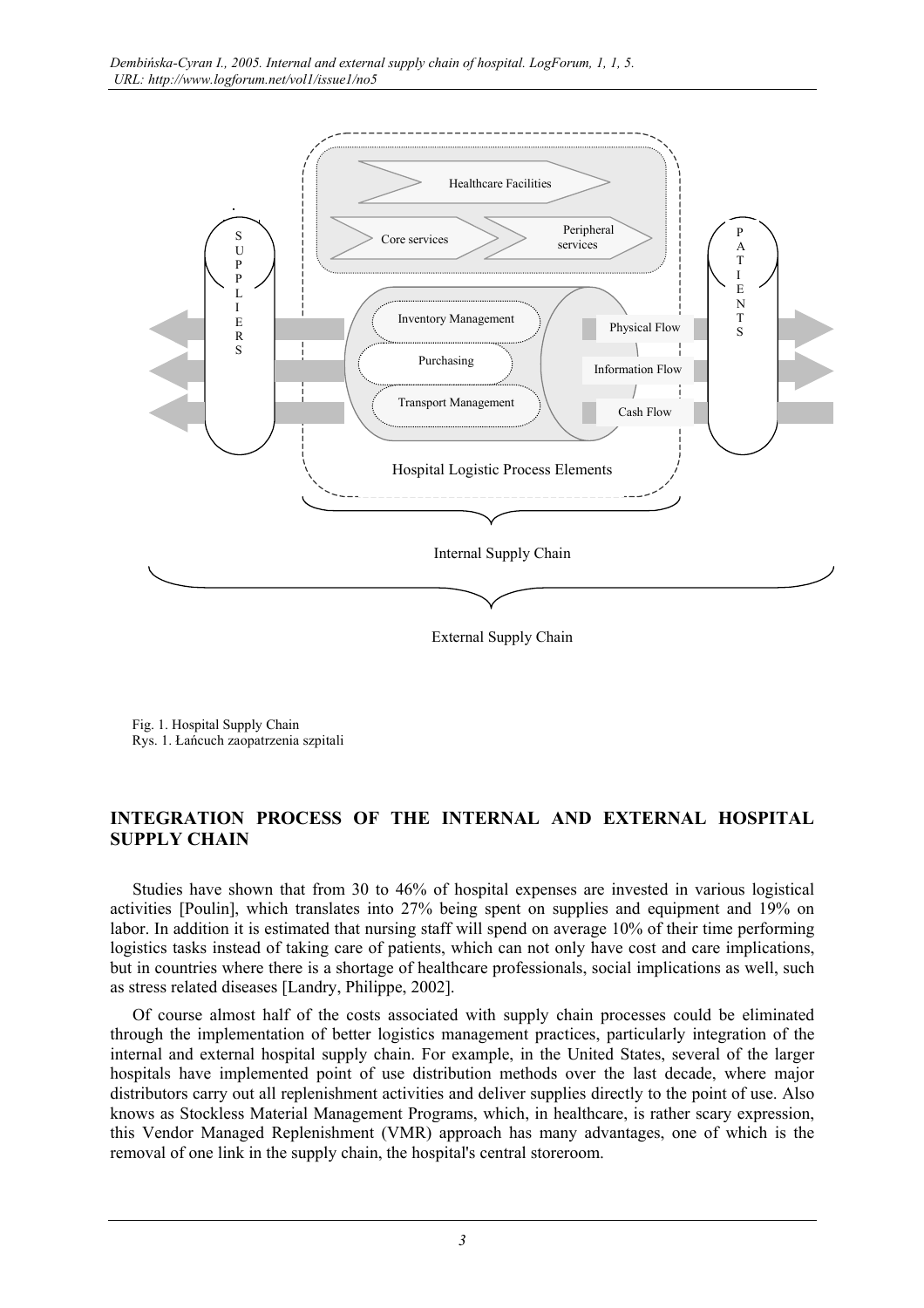As you can see, hospitals need to engage more closely with suppliers to take greater responsibility for the delivery of products and services within the hospital environmental. Overall, integration is needed at these levels:

-within the hospital structure,

-between hospital and product and services suppliers,

-within the supplier organisation.

Figure 2 shows three primary stages in hospital supply chain management that result in improved performance. There is a progression to increasingly advanced approaches across the stages as complexity and value grow. These three stages illustrate how health care organizations such as hospital can take control of their supply chain and realize value by focusing both internally and externally. The integration process of the hospital supply chain is created when are consistent goals, processes, structures and sharing of information between departments and organisations.



Fig. 2. Three Stages of the Hospital Supply Chain Management Integration Process Rys. 2. Trzy fazy zintegrowanego procesu zarządzania łańcuchem zaopatrzenia w szpitalu

The collaboration and partnerships in the supply chain is needed to release more value. The integration will realise great supply chain benefits which have a further positive impact on relationships between partners:

- through effective stock management, because manufactures are able to control inventory levels and eliminate waste,
- on-site management of consignment stocks allows configurability of service to match customer need and profit potential,
- on-site storage of products allows manufactures to offer vendor managed inventory (VMI) service to local customer base,
- by tracking consumption at product/location/patient level, manufactures can identify sales trends as they occur and forecast more effectively,
- local logistics platform creates cost economies across multiple hospitals locally and amongst the supply base,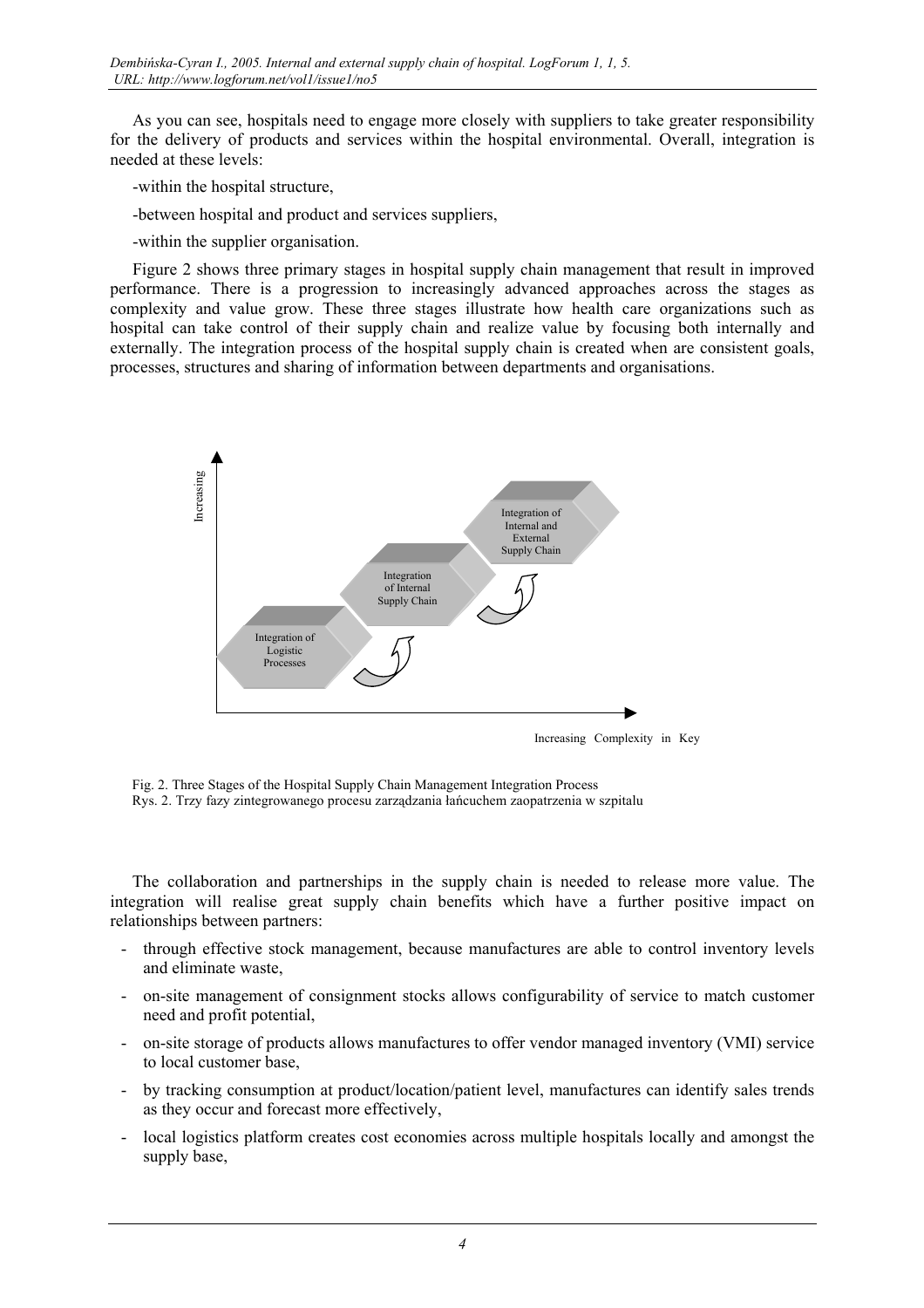- local logistics platform permits manufacturer to offer other value-added services and to act as first tier supplier,
- intelligent order management enables consolidation of deliveries across ward and hospitals,
- fully tracked-and-trace delivery to ward ensures the right product ends up in right hands.

Effective management of hospital supply chain has not just reduced costs but also provided major service enhancements throughout the supply chain such as a dedicated logistics teams and full audit trails and support.

## **CASE STUDY - LOGISTICS IN THE JAPANESE AND CANADIAN HOSPITALS**

### **The Tokyo University Hospital [1](#page-4-0) , Japan [Landry, Beaulieu 2003]**

The Tokyo University Hospital is located on the main campus of the University of Tokyo. It is a public hospital. The hospital has 24 nursing units and a total of 1193 beds. The beds occupancy rate is approximately 92%, and the average stay is 17 days. It can also handle some 4000 patients per day in its outpatient clinic. A total of 3000 employees, including 500 doctors and 1000 interns or residents work at the hospital.

The Tokyo University Hospital within the confines of logistics practices outsource its materials management activities - Supply, Processing and Distribution<sup>[2](#page-4-1)</sup> (SPD) - and boasts a highly automated transport system. For daily procurement activities and receiving, stocking and replenishment of medical supplies, serums and pharmaceutical items on nursing units the service providers responsible. The SPD also manages an internal courier service that employs 8 people. A number of hiring freezes partially explain the decision to outsource to a third party.

The SPD service and its some 60 employees operate three shifts 24 hours a day in order to respond to regular replenishment requests for nursing unit storerooms and requests scheduled according to future needs. Therefore, supplies are bundled into plastic bags together with a tag to identify the product, quantity and user department. Products delivered to nursing units are stored in their packaging in high-density vertical shelving systems located on the nursing unit itself. Approximately 200-250 items are stocked on nursing units. Nurses open a new package as required, removing the card and placing it in a container located at the entrance to the unit. These cards are collected each day by SPD personnel and delivered to stores to be scanned and destroyed. A new card is printed for the new packaging assembled in stores. This system is a variant of the two-bin method.

Approximately 80% of products are delivered to nursing units by an automated transport system. This system is deployed in the tower and is made up of vertical conveyors able to stop at each floor. It transports bins in a variety of predetermined sizes and a total of 1600 high-density bins are used in hospital. The maximum transport time is about 27 minutes, with the system transporting both replenished product such as supplies, linens, serums, pharmaceutical items, and returns.

### **The Royal Victoria Hospital in Montreal, Canada [Beaulieu, Duhame, Philippe 2003]**

The Royal Victoria Hospital (RVH) was founded in 1894. The hospital located in Montreal, Quebec, Canada maintains 680 beds. The hospital's budget is 150 million USD.

In early 2001 hospital management decided to first disinfect six of the Operating Room's thirteen suites. However, because the tests that followed remained positive, management had no choice but to

 <sup>1</sup> If In Japan, a hospital is defined as a healthcare institution with more than 19 beds.  $\frac{2}{5}$  SPD, can defining such a department within a heapital that creates a steed.

<span id="page-4-1"></span><span id="page-4-0"></span> $2$  SPD can defining such a department within a hospital that creates a steady flow of supplies from the distribution center to patients and personnel, recycles the supplies, and prepares them for redistribution.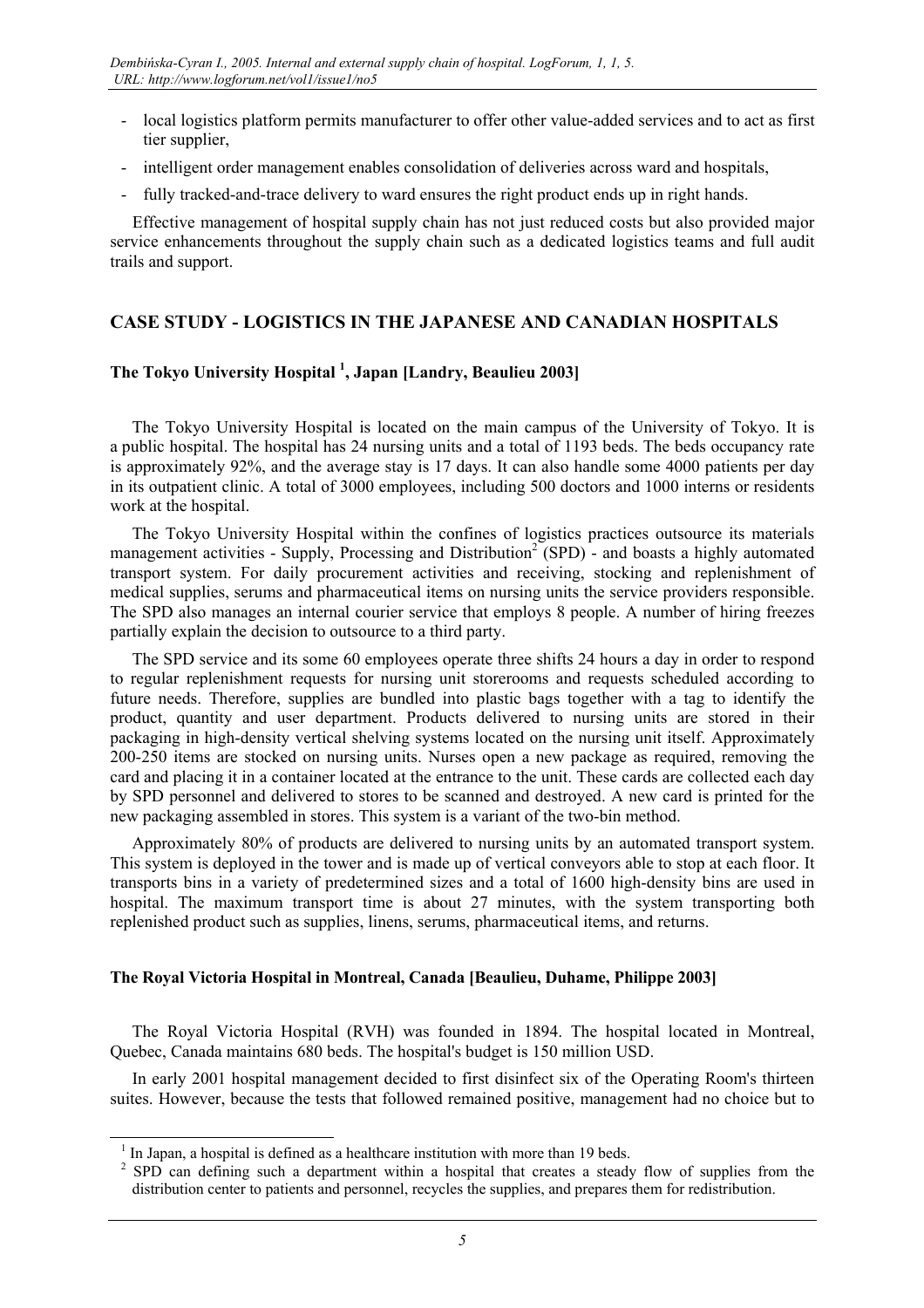immediately close the Operating Room and launch a major decontamination program, which was scheduled to run over a 10-week period.

The Operating Room is a key component of the hospital environmental. Activities carried out there are crucial and require the careful planning of personnel and material resources. The logistical reorganization of the Operating Room involved reengineering four axes:

- the centralization of storage areas according to product usage,
- the transition to modular storage system,
- the implementation of Double Bin replenishment system,
- the reassignment of tasks.

Before the shutdown of the Operating Room, supplies (lines, common medical supplies, reusable instruments, direct purchase items) were stored in 37 different locations spread over 6 separate zones. The gathering of supplies needed for a surgery could necessitate a retrieval circuit involving up to 6 stops. According to Operating room staff, the preparation of a single case could take 15-45 minutes. It was necessary to work toward an increased centralization of storage areas. Therefore the number of main storage areas for all supplies and instruments was subsequently reduced to three: an area for specialized supplies and instruments, an area for common, multi-use supplies, and an area for nonsterile supplies. The new retrieval cycle involved no more than 3-4 stops over a smaller distance, which allowed the time required to prepare for cases to be cut in half.

The next axis involved installing a new storage system for the various supplies which would allow a maximum amount of space to be used for storage while reducing the number of storage areas and centralizing as much as possible. A vertical high-density modular storage system was adopted which offered a great deal of flexibility. This system offers also complementary accessories, allowing it to be used on conjunction with the Double Bin replenishment method. The Double Bin method divides the supply quota for an item equally into two bins. Once the first or primary bin is empty, nursing or clerical staff remove the bar coded label and use supplies from the second or secondary bin. Labels are scanned according to a predetermined schedule. The information is transferred to the information system which generates the list of items required in the hospital's Central Stores.

Presented arrangements brought the time required to manage the Operating Room's supply chain to more than 20 300 hours, resulting in annual costs of close to 590 000 USD. More than half of this time involved Nursing staff and prompted a number of experienced personnel to leave their job.

### **REFERENCES**

- Beaulieu M., Duhame C., Philippe R. 2003, A logistics approach to reorganizing an operating room. Work. Pap. N 03-07e.
- Duddy S., 2004, Better Healthcare through Leaner Logistics. "Logistics Europe".
- Landry P. S., Philippe R., 2002, 4U2C or how logistics can service healthcare. Ecole des Hautes Commerciales, Montreal, Quebec.

Landry P. S., Beaulieu M., 2003, Healthcare logistics in Japan. Work. Pap. N 03-06e, HEC Montreal.

- Nagasawa Y., 2001, Hospital development in Japan. Hospital engineering and facilities management. IFHE, London.
- Poulin E.: Benchmarking the hospital logistics process. [http://www.managementmag.com//index.cfm/ci\\_id/1.htm#Top](http://www.managementmag.com//index.cfm/ci_id/1.htm)

<http://www.triax.ca/EN/master-lexique-01.html>